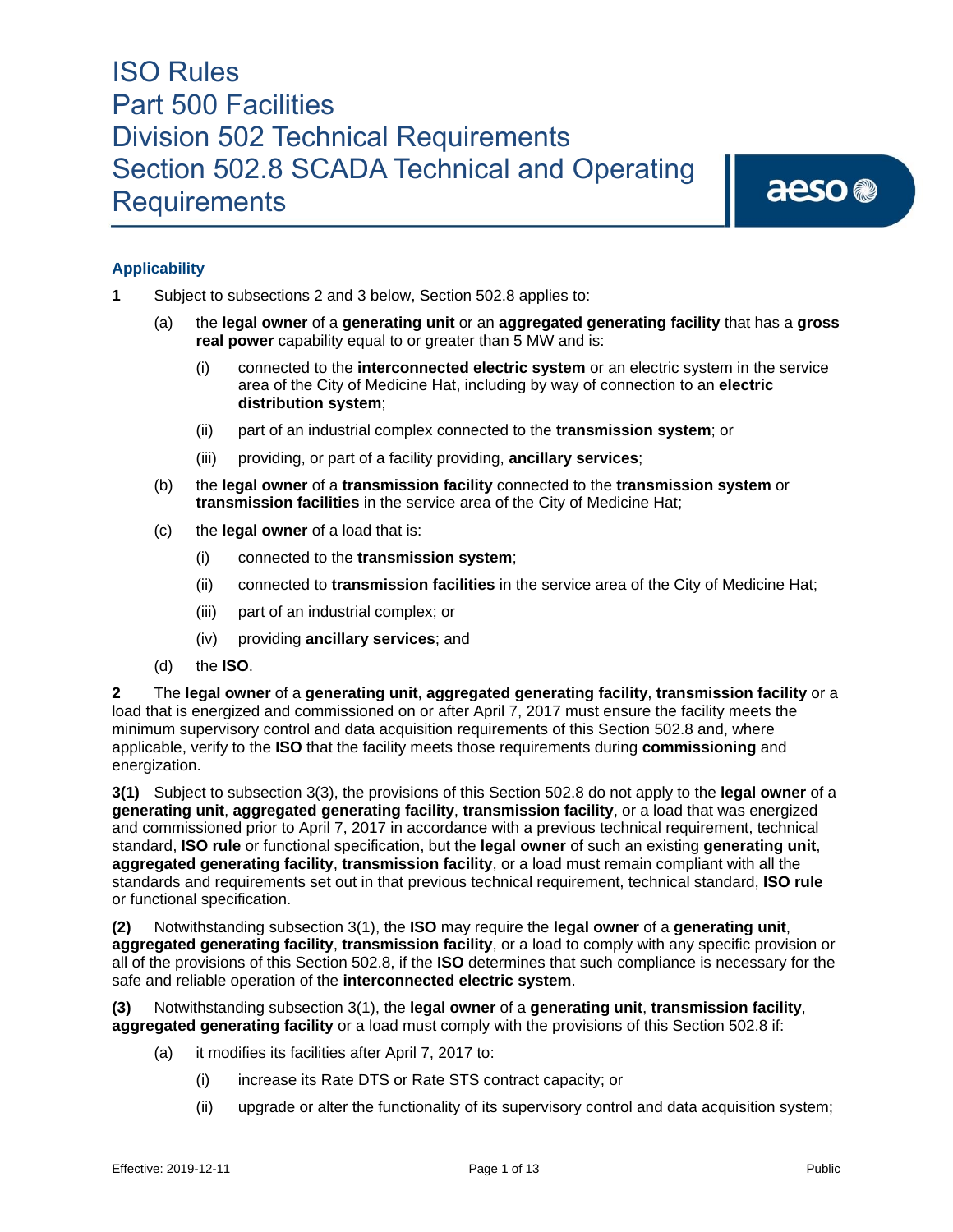aeso<sup>®</sup>

and

(b) the **ISO** determines that such compliance is necessary for safe and reliable operation of the **interconnected electric system**.

#### **Functional Specification**

**4** The **ISO** must, in accordance and generally consistent with this Section 502.8, approve a written functional specification containing details, work requirements, and specifications for the design, construction, and operation of a supervisory control and data acquisition system for the facility.

#### **Use of the Term Legal Owner**

**5(1)** Unless specified otherwise, where the term "**legal owner**" is used below it includes the **legal owner**  of a **generating unit**, an **aggregated generating facility**, a **transmission facility** or a load.

#### **Supervisory Control and Data Acquisition Requirements**

**6(1)** The **legal owner** of a synchronous **generating unit** must meet the supervisory control and data acquisition requirements set out in Appendix 1, *SCADA Requirements for Synchronous Generating Units*.

**(2)** The **legal owner** of a wind or solar **aggregated generating facility** must meet the supervisory control and data acquisition requirements set out in Appendix 2, *SCADA Requirements for Wind or Solar Aggregated Generating Facilities*.

**(3)** The **legal owner** of a **generating unit** that is part of an industrial complex and the **legal owner** of a load must meet the supervisory control and data acquisition requirements set out in Appendix 3, *SCADA Requirements for Industrial Complexes and Load*.

**(4)** The **legal owner** of a **transmission facility** must meet the supervisory control and data acquisition requirements set out in Appendix 4, *SCADA Requirements for Transmission Facilities*, if at least one (1) of the following criteria is met:

- (a) the substation contains two (2) or more buses operated above 60 kV nominal voltage;
- (b) the substation contains one (1) or more buses operated above 200 kV nominal voltage;
- (c) the substation contains a capacitor bank, reactor, static VAr compensator or synchronous condenser rated 5 MVAr or greater;
- (d) the substation connects three (3) or more transmission lines above 60 kV;
- (e) the substation supplies local site load, with normally energized site load equipment rated at 5 MVA or greater that are offered for **ancillary services** or are included in **remedial action schemes**;
- (f) the substation supplies local site load with normally energized site load equipment rated at 10 MVA or greater;
- (g) the substation supplies **supplemental reserve** load of 5 MVA or greater; or
- (h) the substation supplies system load that is part of a **remedial action scheme**.

**(5)** The **legal owner** of a **generating unit**, the **legal owner** of an **aggregated generating facility** or the **legal owner** of a load must, if they provide **ancillary services**, meet the supervisory control and data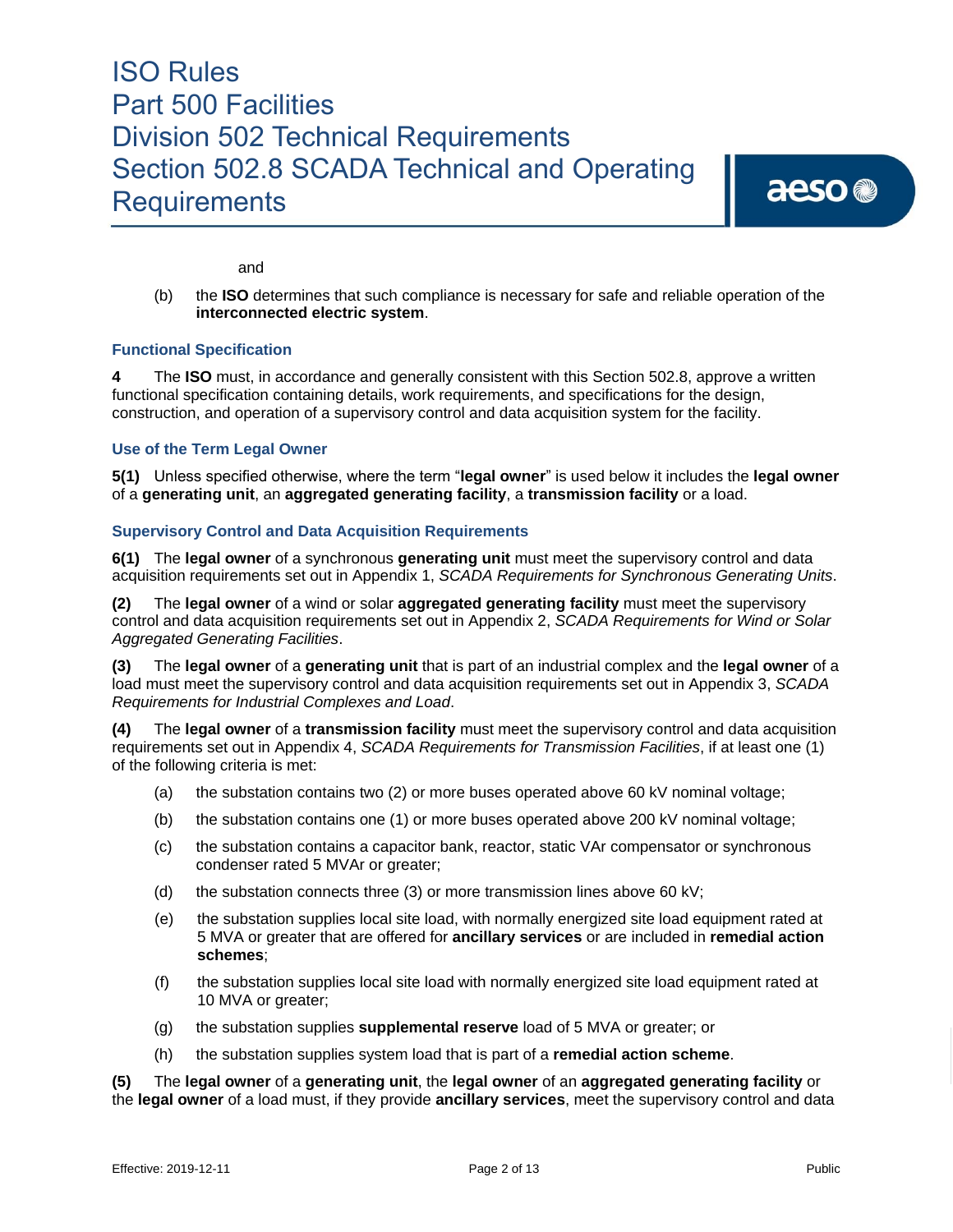acquisition requirements for **ancillary services** set out in Appendix 5, *SCADA Requirements for Ancillary Services*.

**(6)** The **ISO** must meet the supervisory control and data acquisition requirements set out in:

- (i) Appendix 2, *SCADA Requirements for Wind or Solar Aggregated Generating Facilities*; and
- (ii) Appendix 5, *SCADA Requirements for Ancillary Services*.

#### **Separate Meters**

**7** A **legal owner** must gather supervisory control and data acquisition data using a device that is independent from a revenue meter.

#### **Data Acquisition**

**8(1)** The **ISO** must initiate all supervisory control and data acquisition communications with a **legal owner**'s equipment directly connected to the **ISO**'s equipment to acquire supervisory control and data acquisition data from a **legal owner** and must do so using the following means:

- (a) periodic scans; or
- (b) report-by-exception polls.

**(2)** The **ISO** must configure the **ISO**'s communications device to be the "master" device.

**(3)** A **legal owner** must configure its communication device to be the "slave" device using the appropriate addressing the **ISO** assigns.

**(4)** The **ISO** must, if it initiates communications with a **legal owner** using report-by-exception polls, configure and acquire the supervisory control and data acquisition data so that the data value falls within the allowable deadbands set out in Table 1 below:

| Table 1   |                                                         |  |  |  |  |  |  |  |  |  |
|-----------|---------------------------------------------------------|--|--|--|--|--|--|--|--|--|
| Value     | <b>Allowable Deadband</b>                               |  |  |  |  |  |  |  |  |  |
| <b>MW</b> | 0.5 MW from 0 to 200 MW, 1.0 MW above 200 MW            |  |  |  |  |  |  |  |  |  |
| MVAr      | 0.5 MVAR from 0 to 200 MVAr, 1.0 MVAr above<br>200 MVAr |  |  |  |  |  |  |  |  |  |
| kV        | 0.1 kV from 0 to 20 kV, 0.5 kV above 20 kV              |  |  |  |  |  |  |  |  |  |

**(5)** A **legal owner** must, if it is providing analog values to the **ISO**, provide those values with at least one (1) decimal place accuracy unless otherwise specified in the attached appendices.

**(6)** A **legal owner** must ensure that the transducer is scaled such that the maximum, full scale, value returned is between 120% and 200% of the nominal equipment rating.

**(7)** The **legal owner** of a **generating unit** that uses a mode of operation of either a synchronous condenser or motor, must ensure that the minimum, full scale, values are between 120% and 200% of the lowest operating condition.

**(8)** A **legal owner** must report supervisory control and data acquisition data relating to power flows with the sign convention of positive power flow being out from a bus, except in situations where source measurements are positive polarity.

aeso<sup>®</sup>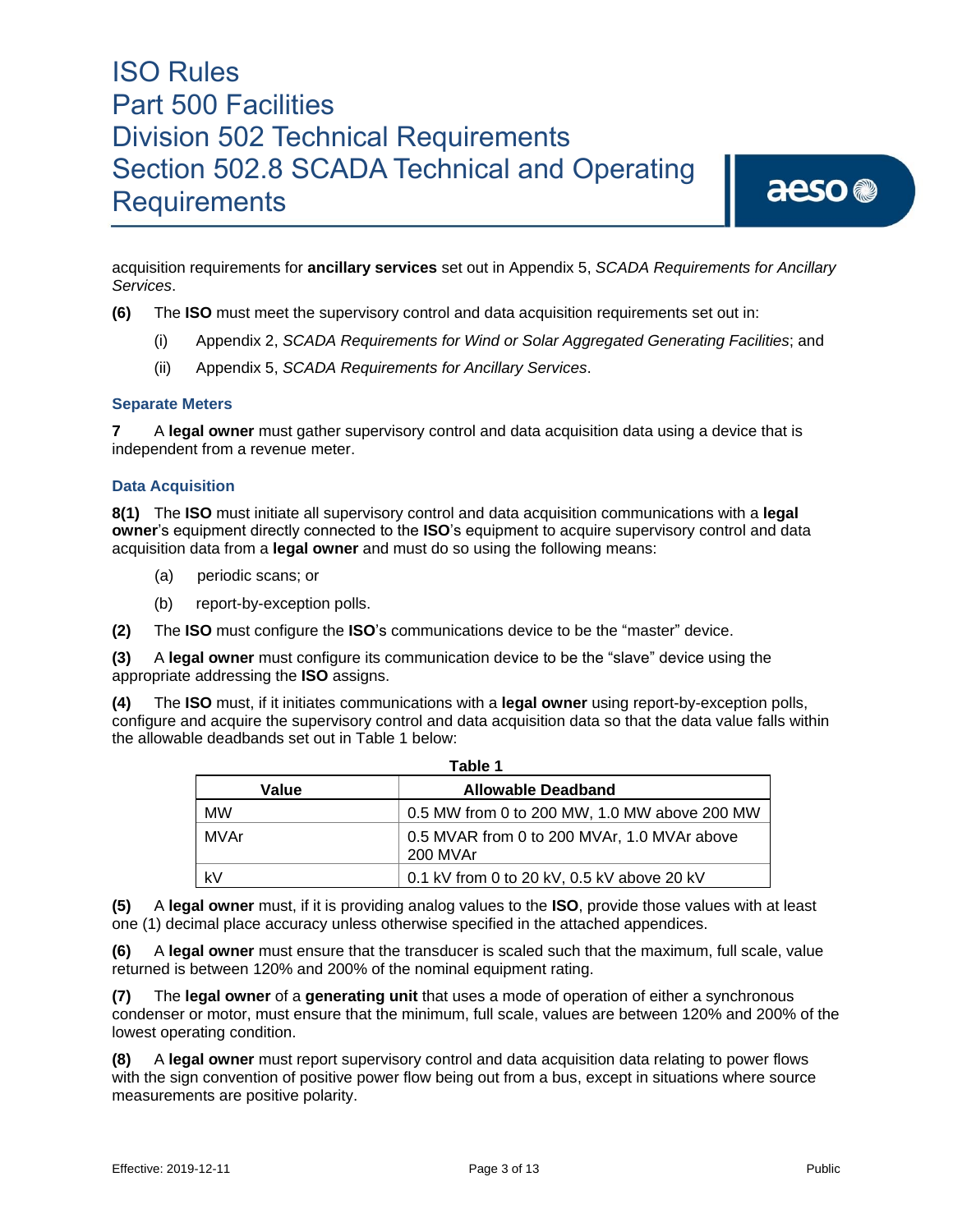aeso<sup>®</sup>

- **(9)** Notwithstanding subsection 8(8), a **legal owner** must report:
	- (a) MVAr measurements from a reactor as negative polarity;
	- (b) MW and MVAr measurements from a **collector bus** as positive polarity; and
	- (c) MVAr measurements from a capacitor as positive polarity.

**(10)** A **legal owner** must, if installing a global positioning system clock as required in a functional specification, use the coordinated universal time as the base time where the base time is the universal time code minus seven (7) hours.

**(11)** A **legal owner** must ensure that its global positioning system clock functionality provides for one (1) millisecond time stamped event accuracy and can automatically adjust for seasonal changes to daylight savings time.

#### **Supervisory Control and Data Acquisition Communications**

**9(1)** A **legal owner** must implement one (1) of the following communication methods between its facility and the **ISO**:

- (a) an internet connection, if the **legal owner** has a latency time requirement of thirty (30) seconds or greater; or
- (b) a dedicated telecommunications link, if the **legal owner** has a latency time requirement of less than thirty (30) seconds.

**(2)** A **legal owner** must provide and maintain a connectivity point and data communication to both the **ISO**'s primary system coordination centre and the **ISO**'s backup system coordination centre.

**(3)** The **ISO** must provide and maintain a connectivity point to the **legal owner**'s facility at both the **ISO**'s primary system coordination centre and the **ISO**'s backup system coordination centre.

**(4)** The **legal owner** of a **generating unit**, an **aggregated generating facility**, or a load must, if it owns a facility with the capability of combined load and generation greater than 1000 MW, provide two (2) communication circuits to each of the **ISO**'s primary system coordination centre and the **ISO**'s backup system coordination centre and to each of the **legal owner**'s primary and backup communication centres.

**(5)** A **legal owner** of a **generating unit**, an **aggregated generating facility**, or a load must, when providing **ancillary services**, send supervisory control and data acquisition data to each of the **ISO**'s primary system coordination centre and the **ISO**'s backup system coordination centre.

**(6)** A **legal owner** must, based on the **ISO**'s generic communication block diagrams and prior to connecting facilities to the **interconnected electric system** or an electric system in the service area of the City of Medicine Hat, indicate to the **ISO** the generic communication block diagram that depicts the communication protocols between the **legal owner**'s facility and the **ISO**'s system coordination centre, with any variations as appropriate.

**(7)** A **legal owner** must, if it changes the communication protocols used between itself and the **ISO**, communicate these changes to the **ISO** in writing ninety (90) **business days** prior to changing the protocols.

#### **Notification of Unplanned Availability**

**10(1)** A **legal owner** must, if any component in the communication circuit becomes unavailable due to an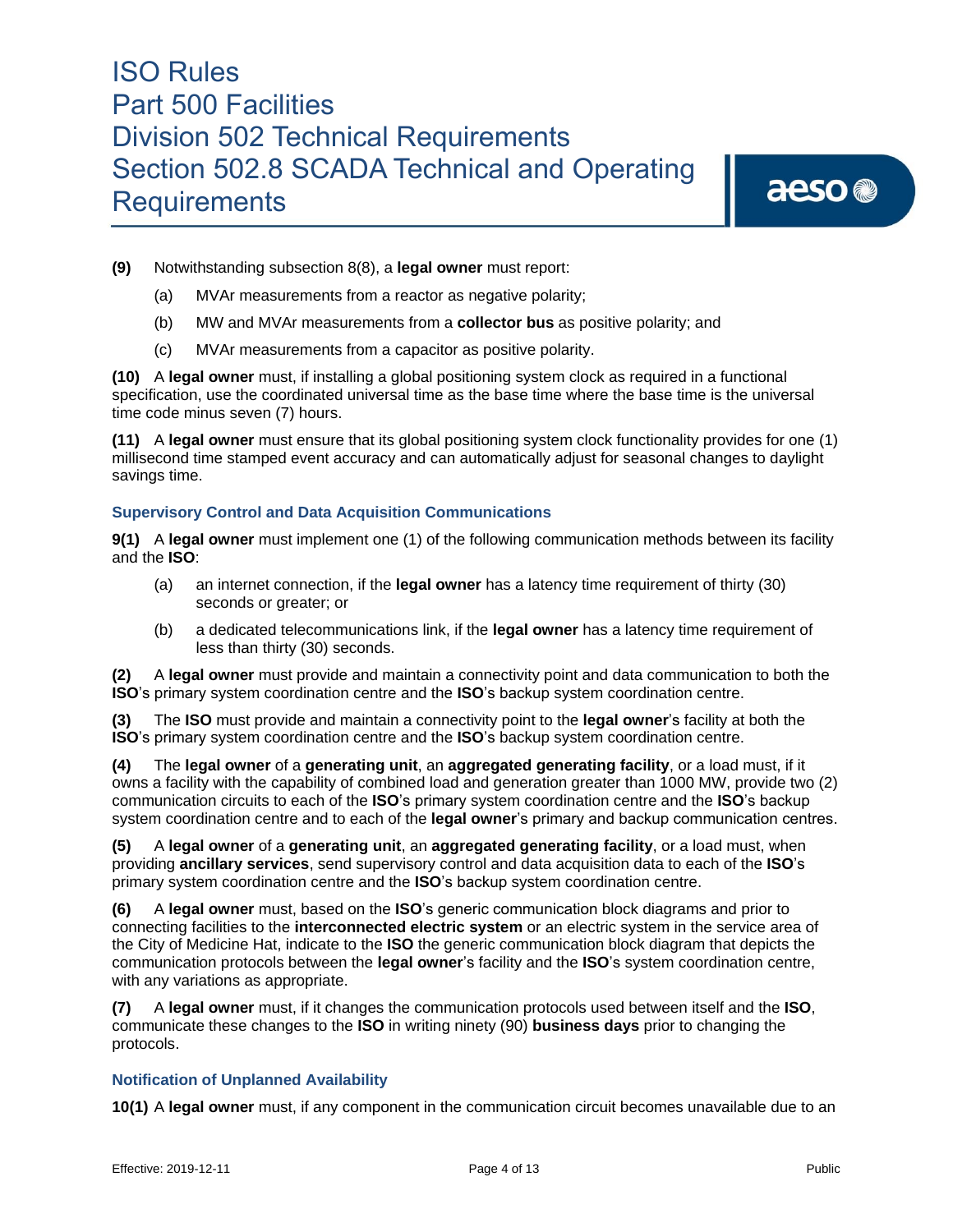

unplanned event, notify the **ISO** as soon as practicable, in writing, after determining such unavailability due to equipment failure.

**(2)** The **ISO** may, following receipt of the notification in 10(1), require the **legal owner** to discontinue the provision of **ancillary services**.

**(3)** A **legal owner** must provide the **ISO** as soon as practicable, in writing:

- (a) the cause of any unavailability reported pursuant to subsection 10(1);
- (b) in the event of an equipment failure, a plan, acceptable to the **ISO**, to repair the failed equipment, including testing; and
- (c) the expected date when the equipment will be repaired and the required measurements will be restored.

**(4)** The **legal owner** must, if the equipment is not repaired and required measurements are not restored by the expected date, notify the **ISO** as soon as practicable, in writing, with the revised date and the reason why the communication system was not repaired.

**(5)** The **legal owner** must notify the **ISO** once the equipment is repaired and the required measurements are restored.

#### **Suspected Failure or Erroneous Data of a Remote Terminal Unit**

**11(1)** A **legal owner** must, if it suspects that a remote terminal unit has failed or is providing erroneous data, notify the **ISO** as soon as practicable, in writing, after identifying the failure or data error.

**(2)** The **ISO** must, if it suspects that a remote terminal unit has failed or is providing erroneous data, notify the **legal owner** as soon as practicable, after identifying the failure or data error.

**(3)** The **legal owner** must provide the **ISO** as soon as practicable, in writing, with the date it expects to test the remote terminal unit.

**(4)** The **legal owner** must, if it is unable to test the remote terminal unit on the expected date provided under subsection 11(3), provide the **ISO** as soon as practicable, in writing, with the revised date.

**(5)** The **legal owner** must, after testing the remote terminal unit, confirm if there is a problem with the remote terminal unit or not and notify the **ISO** as soon as practicable, in writing, with the results of the test.

**(6)** The **legal owner** must, if the results of the test indicated that the remote terminal unit has actually failed, provide the **ISO** as soon as practicable, in writing, with a plan acceptable to the **ISO** to repair the failed remote terminal unit and the date by which that the **legal owner** expects to repair or replace the remote terminal unit.

**(7)** The **legal owner** must, if the remote terminal unit is not repaired or replaced by the date provided under subsection 11(6), notify the **ISO** as soon as practicable, in writing, with the revised date.

**(8)** The **legal owner** must notify the **ISO** as soon as practicable, in writing, once the remote terminal is repaired or replaced.

#### **Exceptions**

**12** A **legal owner** is not required to comply with the specific supervisory control and data acquisition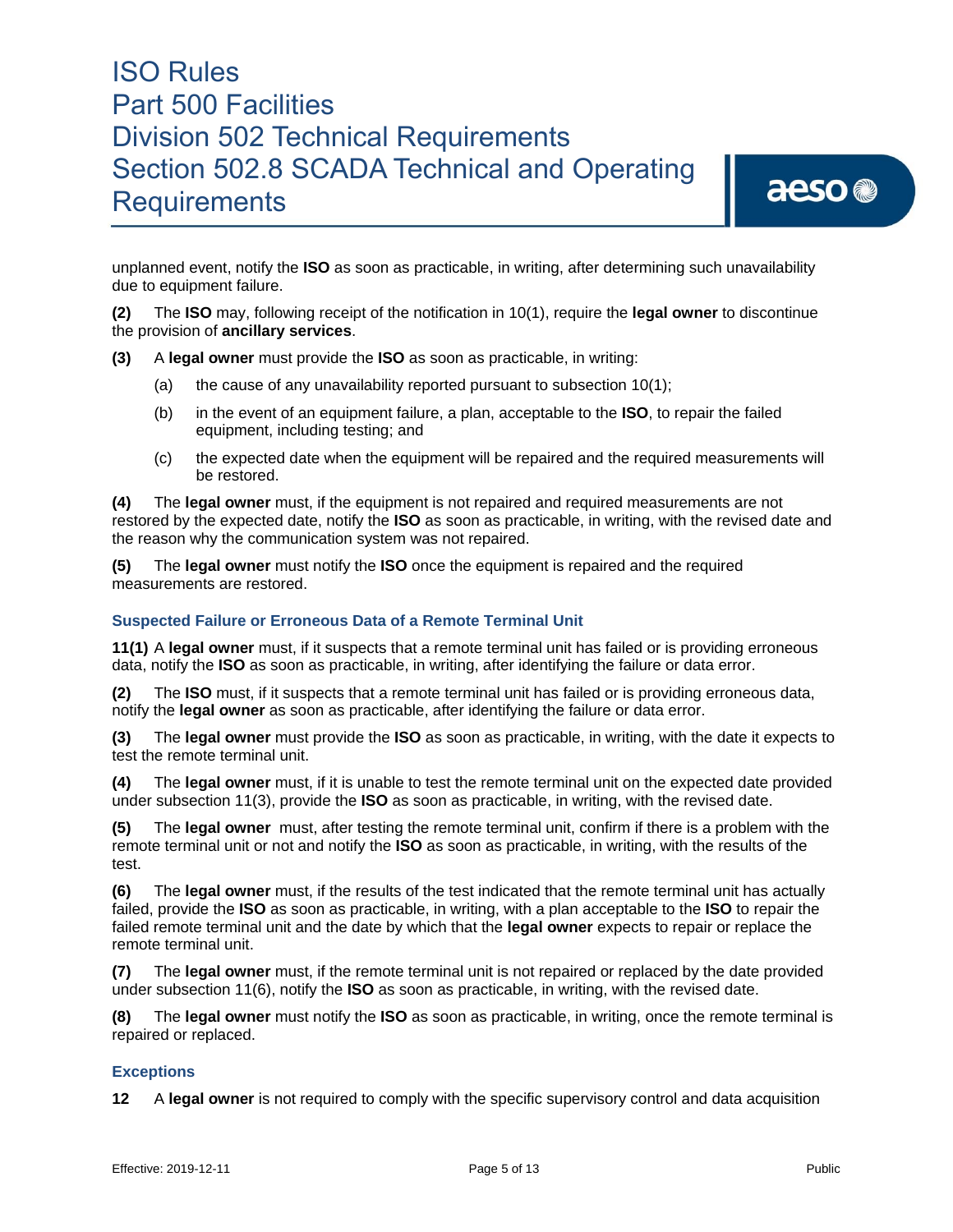

submission requirements of this Section 502.8 applicable to a particular device:

- (a) that is being repaired or replaced in accordance with a plan acceptable to the **ISO** under subsections 10 or 11; and
- (b) the **legal owner** is using reasonable efforts to complete such repair or replacement in accordance with that plan.

#### **Appendices**

- Appendix 1 *SCADA Requirements for Generating Units*
- Appendix 2 *SCADA Requirements for Wind or Solar Aggregated Generating Facilities*
- Appendix 3 *SCADA Requirements for Industrial Complexes and Load*
- Appendix 4 *SCADA Requirements for Transmission Facilities*
- Appendix 5 *SCADA Requirements for Ancillary Services*

#### **Revision History**

| Date       | <b>Description</b>                                                                                                                                                                                                                                                                                                                                                                          |
|------------|---------------------------------------------------------------------------------------------------------------------------------------------------------------------------------------------------------------------------------------------------------------------------------------------------------------------------------------------------------------------------------------------|
| 2019-12-11 | Removed duplication with new Section 103.14, Waivers and Variances;<br>standardized functional specifications language; capitalized references to "Section".                                                                                                                                                                                                                                |
| 2018-09-01 | Revised applicability section; clarified which requirements are applicable to<br>synchronous generating units; added requirements for a distribution connected<br>aggregated generating facility; added additional SCADA requirements for wind<br>aggregated generating facilities to Appendix 2; and added SCADA requirements for<br>solar aggregated generating facilities to Appendix 2. |
| 2015-03-27 | Replaced "effective date" with the initial release date in sections 2 and 3; and<br>replaced the word "Effective" in the Revision History to "Date".                                                                                                                                                                                                                                        |
| 2014-12-23 | Appendix 1 amended by combining the two lines concerning generating unit<br>automatic voltage regulation into one line. Appendix 5 amended reflect that the<br>regulating reserve set point signal is sent by ISO every 4 seconds, not every 2<br>seconds. Appendix 5 amended to include the measurement point for load when<br>providing spinning reserve.                                 |
| 2013-02-28 | Initial Release                                                                                                                                                                                                                                                                                                                                                                             |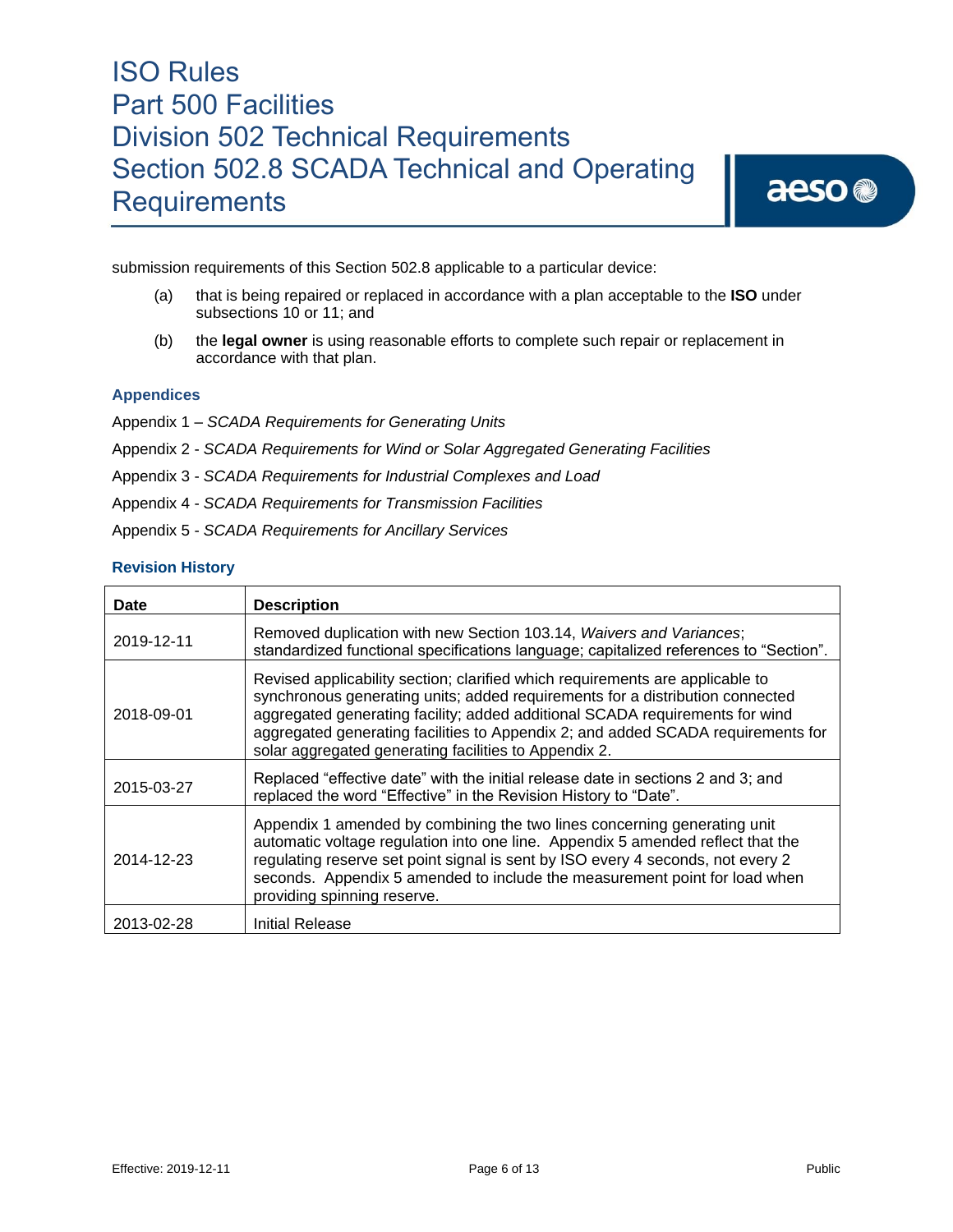

### **Appendix 1 – SCADA Requirements for Synchronous Generating Units**

| Facility/<br>Service<br><b>Description</b>   | Signal<br>Type | <b>Point Description</b>                                                                                                                                                                                                                 |                   | Parameter        |                           |                                           | Latency and Availability Requirements Based on Maximum Authorized Real Power |                                                         |                                                                                         |                                             |           |                                                                            |  |
|----------------------------------------------|----------------|------------------------------------------------------------------------------------------------------------------------------------------------------------------------------------------------------------------------------------------|-------------------|------------------|---------------------------|-------------------------------------------|------------------------------------------------------------------------------|---------------------------------------------------------|-----------------------------------------------------------------------------------------|---------------------------------------------|-----------|----------------------------------------------------------------------------|--|
|                                              |                |                                                                                                                                                                                                                                          |                   |                  | Accuracy<br>Level         | Resolution                                |                                                                              | <b>Maximum authorized</b><br>real power less than 50 MW | Maximum authorized real power equal to or<br>greater than 50 MW<br>and less than 300 MW |                                             |           | <b>Maximum authorized real</b><br>power equal to or<br>greater than 300 MW |  |
|                                              |                |                                                                                                                                                                                                                                          |                   |                  |                           |                                           | Latency                                                                      | Availability (%)                                        | Latency                                                                                 | Availability (%)                            | Latency   | Availability (%)                                                           |  |
| For each                                     | Status         | Communications failure alarm from remote terminal unit acting as a data concentrator for one or more generating<br>units to a transmission facility control centre (if applicable)                                                       | $0 = Normal$      | $1 =$ Alarm      |                           | N/A                                       | 30 seconds                                                                   | 98.0%<br>mean time to repair is                         | 15 seconds                                                                              | 98.0%<br>mean time to repair is<br>48 hours | 4 seconds | 99.8%<br>mean time to repair                                               |  |
| power plant                                  |                | Communications failure indication between an intelligent electronic device and any remote terminal unit acting as a<br>data concentrator                                                                                                 | $0 = Normal$      | 1= Alarm         |                           |                                           |                                                                              | 48 hours                                                |                                                                                         |                                             |           | is 4 hours                                                                 |  |
|                                              |                | Gross real power as measured at the stator winding terminal                                                                                                                                                                              |                   | MW               |                           | 0.5% of the                               |                                                                              |                                                         |                                                                                         |                                             |           |                                                                            |  |
|                                              |                | Gross reactive power as measured at the stator winding terminal                                                                                                                                                                          | MVAr              |                  | $+/- 2%$ of<br>full scale | point being                               |                                                                              |                                                         |                                                                                         |                                             |           |                                                                            |  |
|                                              |                | Generating unit voltage at the generator stator winding terminal or equivalent bus voltage                                                                                                                                               |                   | kV               |                           | monitored                                 |                                                                              |                                                         |                                                                                         |                                             |           |                                                                            |  |
|                                              |                | Unit frequency as measured at the stator winding terminal or equivalent bus frequency                                                                                                                                                    |                   | Hertz            | $+/- 0.012$<br>Hz         | 0.001 Hz                                  |                                                                              |                                                         |                                                                                         |                                             |           |                                                                            |  |
|                                              |                | Net real power as measured on the high side terminal of the transmission system step up transformer                                                                                                                                      |                   | MW               |                           |                                           |                                                                              |                                                         |                                                                                         |                                             |           |                                                                            |  |
|                                              |                | Net real power of summated generation of a facility with multiple generating units offering as a single market<br>participant                                                                                                            |                   | MW               |                           |                                           |                                                                              |                                                         |                                                                                         |                                             |           |                                                                            |  |
|                                              |                | Net reactive power as measured on the high side terminal of the transmission system step up transformer                                                                                                                                  | MVAr              |                  |                           |                                           |                                                                              |                                                         |                                                                                         |                                             |           |                                                                            |  |
|                                              |                | Net reactive power of summated generation of a facility with multiple generating units offering as a single market<br>participant                                                                                                        | MVAr              |                  |                           |                                           |                                                                              |                                                         |                                                                                         |                                             |           |                                                                            |  |
| For each                                     |                | Unit service load measured on the high side of the unit service transformer if the capacity is greater than 0.5 MW                                                                                                                       | MW<br>MVAr        |                  | $+/- 2%$ of               |                                           | 30 seconds                                                                   |                                                         |                                                                                         |                                             |           |                                                                            |  |
| synchronous<br>generating                    | Analog         | Unit service load measured on the high side of the unit service transformer if the capacity is greater than 0.5 MW                                                                                                                       |                   |                  |                           | $0.5%$ of the<br>point being<br>monitored |                                                                              | 98.0%<br>mean time to repair is<br>48 hours             | 15 seconds                                                                              | 98.0%<br>mean time repair is to<br>48 hours | 4 seconds | 99.8%<br>mean time to repair                                               |  |
| unit directly<br>connected to                |                | Station service load real power if the capacity is greater than 0.5 MW, or if the station service load is for multiple<br>units then the combined load for those units, measured on the high side of the station service transformer     |                   | MW<br>full scale |                           |                                           |                                                                              |                                                         |                                                                                         |                                             |           | is 4 hours                                                                 |  |
| the<br>transmission<br>system or             |                | Station service load reactive power if the capacity is greater than 0.5 MW, or if the station service load is for<br>multiple units then the combined load for those units, measured on the high side of the station service transformer |                   | MVAr             |                           |                                           |                                                                              |                                                         |                                                                                         |                                             |           |                                                                            |  |
| transmission<br>facilities in<br>the service |                | Excitation system real power if the capacity is greater than 0.5 MW, measured on the high side of the excitation<br>system transformer                                                                                                   |                   | MW               |                           |                                           |                                                                              |                                                         |                                                                                         |                                             |           |                                                                            |  |
| area of<br>Medicine Hat.                     |                | Excitation system reactive power if the capacity is greater than 0.5 MW, measured on the high side of the excitation<br>system transformer                                                                                               |                   | MVAr             |                           |                                           |                                                                              |                                                         |                                                                                         |                                             |           |                                                                            |  |
|                                              |                | Voltage at the point of connection to the transmission system                                                                                                                                                                            |                   | kV               |                           |                                           |                                                                              |                                                         |                                                                                         |                                             |           |                                                                            |  |
|                                              |                | Automatic voltage regulation setpoint                                                                                                                                                                                                    |                   | kV               |                           |                                           |                                                                              |                                                         |                                                                                         |                                             |           |                                                                            |  |
|                                              |                | Transmission system step-up transformer tap position if the step up transformer has a load tap changer                                                                                                                                   |                   | Tap position     | Integer<br>Value          |                                           |                                                                              |                                                         |                                                                                         |                                             |           |                                                                            |  |
|                                              |                | Ambient temperature if the generating unit is a gas turbine generating unit (range of minus 50 degrees to plus 50<br>degrees Celsius)                                                                                                    |                   | degrees Celsius  | $+/- 2%$ of<br>full scale | 1 degree                                  |                                                                              |                                                         |                                                                                         |                                             |           |                                                                            |  |
|                                              |                | Breaker, circuit switchers, motor operated switches and other devices that can remotely or automatically control the<br>connection to the AIES: and does not include manually operated air breaks.                                       | $0 = \text{Open}$ | $1 = Closed$     |                           |                                           |                                                                              |                                                         |                                                                                         |                                             |           |                                                                            |  |
|                                              | <b>Status</b>  | Transmission system step up transformer voltage regulator if the transmission system step up transformer has a<br>load tap changer                                                                                                       | $0 =$ Manual      | 1= Auto          |                           | N/A                                       | 30 seconds                                                                   | 98.0%<br>mean time to repair is<br>48 hours             | 15 seconds                                                                              | 98.0%<br>mean time to repair is<br>48 hours | 4 seconds | 99.8%<br>mean time to repair<br>is 4 hours                                 |  |
|                                              |                | Generating unit power system stabilizer (PSS) status                                                                                                                                                                                     | $0 = \text{Off}$  | $1 = On$         |                           |                                           |                                                                              |                                                         |                                                                                         |                                             |           |                                                                            |  |
|                                              |                | Generating unit automatic voltage regulation (AVR) in service and controlling voltage                                                                                                                                                    | $0 = \text{Off}$  | $1 = On$         |                           |                                           |                                                                              |                                                         |                                                                                         |                                             |           |                                                                            |  |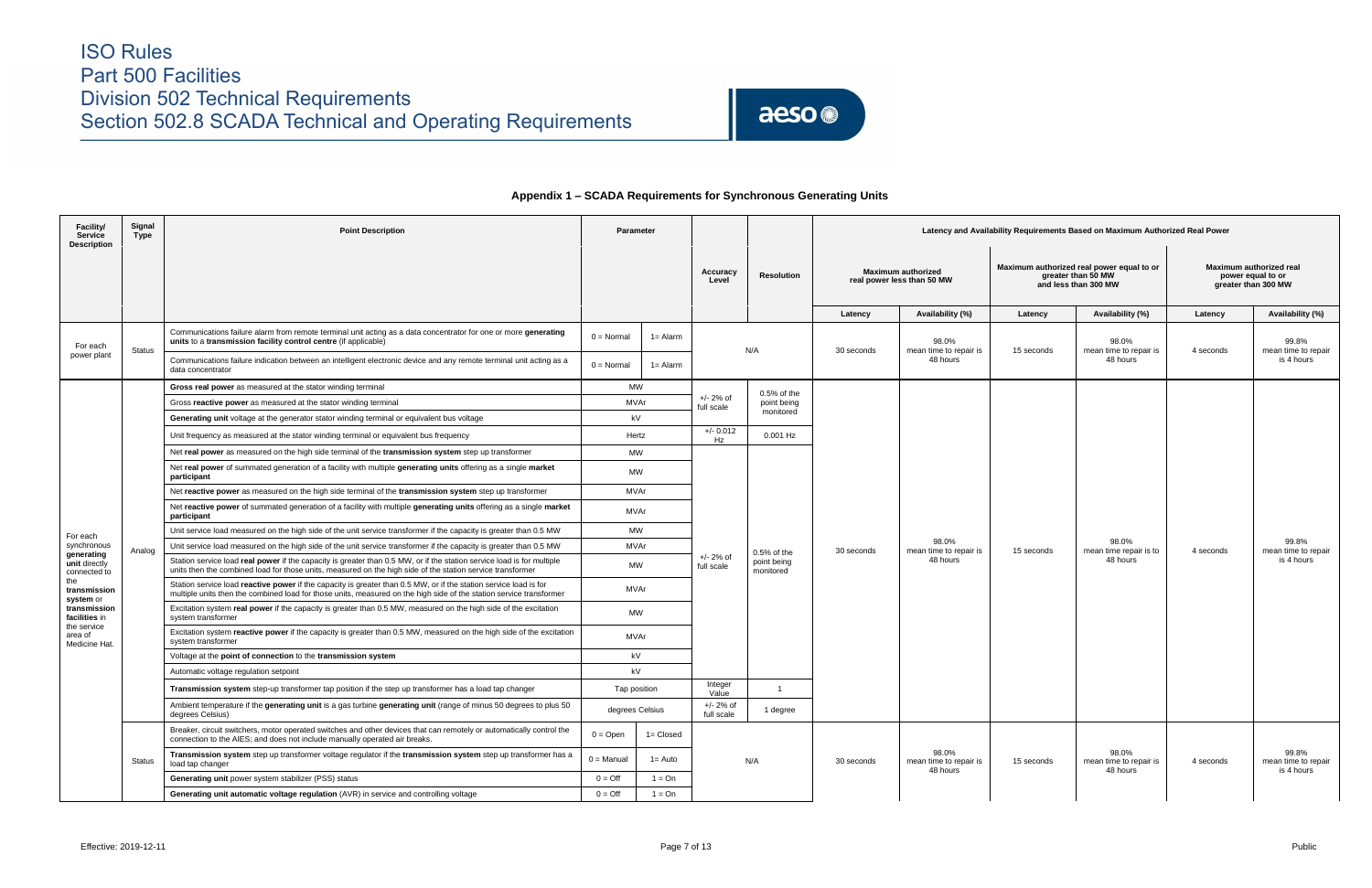aeso<sup>®</sup>

|                                                                                                                                                                                                           |               | Remedial action scheme armed status, if applicable                                                                                                                                  | $0 =$<br>Disarmed   | $1 =$ Armed     |  |                         |               |                                                                             |                              |  |  |  |
|-----------------------------------------------------------------------------------------------------------------------------------------------------------------------------------------------------------|---------------|-------------------------------------------------------------------------------------------------------------------------------------------------------------------------------------|---------------------|-----------------|--|-------------------------|---------------|-----------------------------------------------------------------------------|------------------------------|--|--|--|
|                                                                                                                                                                                                           |               | Remedial action scheme operated status on communications failure, if applicable                                                                                                     | $0 = \text{Normal}$ | $1 =$ Alarm     |  |                         |               | latency is 15 seconds<br>availability is 98%<br>4 seconds                   | 99.8%<br>mean time to repair |  |  |  |
|                                                                                                                                                                                                           |               | Remedial action scheme operated status on runback, if applicable                                                                                                                    | $0 = \text{Normal}$ | $1 =$ Alarm     |  |                         |               | mean time to repair is 48 hours                                             | is 4 hours                   |  |  |  |
|                                                                                                                                                                                                           |               | Remedial action scheme operated status on trip, if applicable                                                                                                                       | $0 = \text{Normal}$ | $1 =$ Alarm     |  |                         |               |                                                                             |                              |  |  |  |
| For each<br>distribution                                                                                                                                                                                  |               | Gross real power as measured at the stator winding terminal                                                                                                                         | MW                  |                 |  |                         | $0.5%$ of the |                                                                             |                              |  |  |  |
| connected                                                                                                                                                                                                 | Analog        | Gross reactive power as measured at the stator winding terminal                                                                                                                     | MVAr                |                 |  | +/- 2% of<br>full scale | point being   |                                                                             |                              |  |  |  |
| synchronous<br>generating                                                                                                                                                                                 |               | Generating unit voltage at the generator stator winding terminal or equivalent bus voltage                                                                                          |                     | kV              |  |                         | monitored     |                                                                             |                              |  |  |  |
| unit, or<br>aggregated<br>generating<br>facilities<br>consisting of<br>synchronous<br>generating<br>units, where<br>the total<br>turbine<br>nameplate<br>rating is<br>greater than<br>or equal to 5<br>MW | <b>Status</b> | Breaker, circuit switchers, motor operated air brakes and other devices that can remotely control the connection to<br>the AIES; and does not include manually operated air breaks. | $0 =$ Open          | $1 =$<br>Closed |  |                         | N/A           | Latency is 30 seconds; Availability is 98%; Mean time to repair is 48 hours |                              |  |  |  |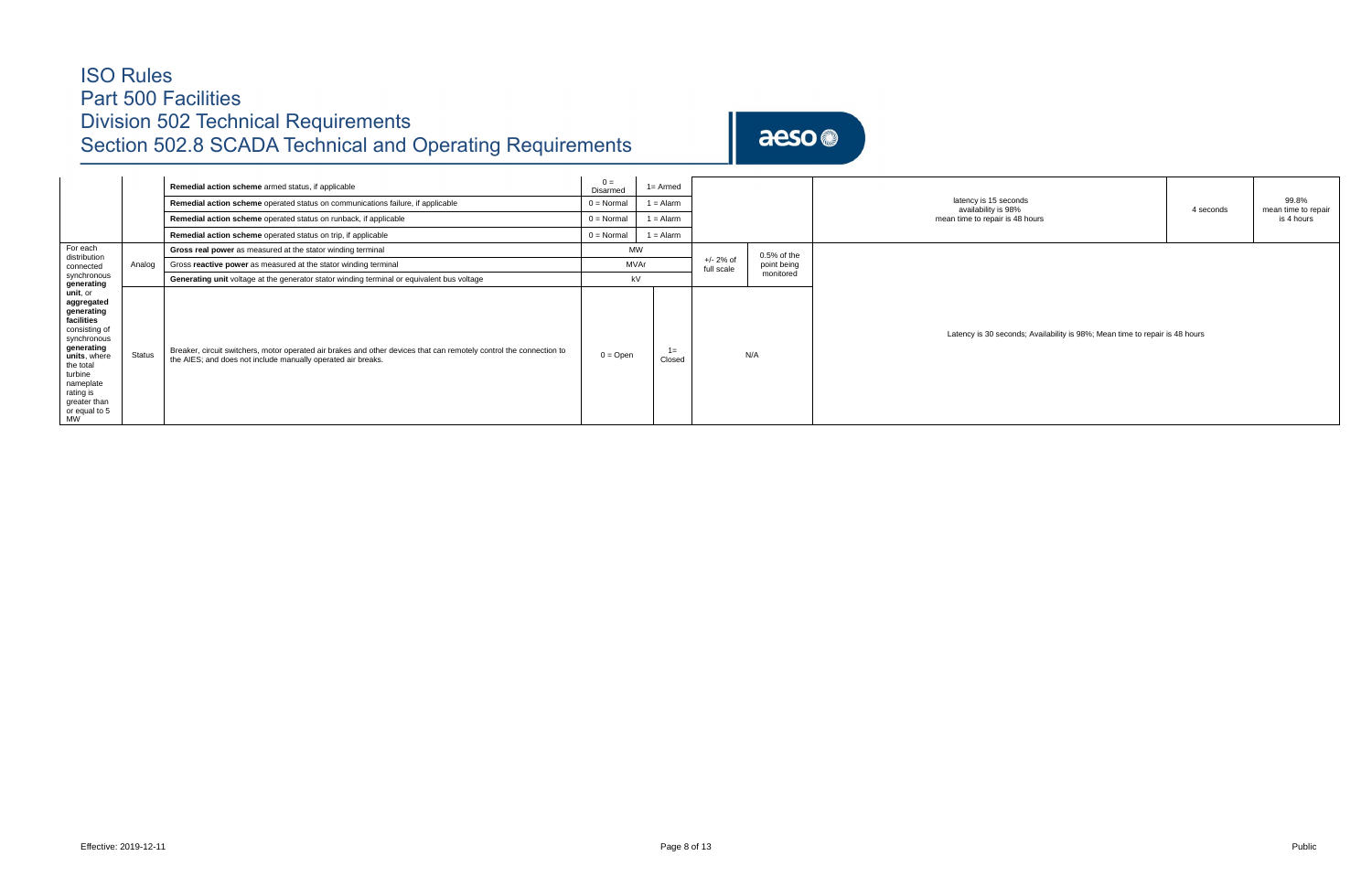

### **Appendix 2 – SCADA Requirements for Wind or Solar Aggregated Generating Facilities**

| <b>Facility / Service</b><br><b>Description</b>                                                   | <b>Signal Type</b> | <b>Point Description</b>                                                                                                                                                                                                   | Parameter                                       |                              |                                      |                                                                      | Latency and Availability Requirements Based on Maximum Authorized<br><b>Real Power</b> |                                                                                                                |                        |                                                                     |                   |  |  |
|---------------------------------------------------------------------------------------------------|--------------------|----------------------------------------------------------------------------------------------------------------------------------------------------------------------------------------------------------------------------|-------------------------------------------------|------------------------------|--------------------------------------|----------------------------------------------------------------------|----------------------------------------------------------------------------------------|----------------------------------------------------------------------------------------------------------------|------------------------|---------------------------------------------------------------------|-------------------|--|--|
|                                                                                                   |                    |                                                                                                                                                                                                                            |                                                 | <b>Accuracy Level</b>        | <b>Resolution</b>                    | <b>Maximum</b><br>authorized<br>real power less than<br><b>50 MW</b> |                                                                                        | <b>Maximum</b><br>authorized real<br>power equal to or<br>greater than 50 MW<br>and less than 300<br><b>MW</b> |                        | Maximum authorized real<br>power equal to or<br>greater than 300 MW |                   |  |  |
|                                                                                                   |                    |                                                                                                                                                                                                                            |                                                 |                              |                                      | Latency                                                              | Availabil<br>ity $(%)$                                                                 | Latency                                                                                                        | Availabil<br>ity $(%)$ | Latency                                                             | Availability (%)  |  |  |
|                                                                                                   |                    | Real power of each collector system feeder                                                                                                                                                                                 | MW                                              |                              |                                      |                                                                      |                                                                                        |                                                                                                                |                        |                                                                     |                   |  |  |
|                                                                                                   |                    | Reactive power of each collector system feeder                                                                                                                                                                             | MVAr                                            |                              |                                      |                                                                      |                                                                                        |                                                                                                                |                        |                                                                     |                   |  |  |
|                                                                                                   |                    | Voltage for each collector bus                                                                                                                                                                                             | kV                                              |                              |                                      |                                                                      |                                                                                        |                                                                                                                |                        |                                                                     |                   |  |  |
|                                                                                                   |                    | Real power of station service over 0.5 MW                                                                                                                                                                                  | MW                                              |                              | 0.5% of the point being              |                                                                      |                                                                                        |                                                                                                                |                        |                                                                     |                   |  |  |
|                                                                                                   |                    | Reactive power of station service over 0.5 MW                                                                                                                                                                              | MVAr                                            | $+/- 2\%$ of full scale      | monitored                            |                                                                      |                                                                                        |                                                                                                                |                        |                                                                     |                   |  |  |
|                                                                                                   |                    | Reactive power of each reactive power resource (other than generating units)                                                                                                                                               | MVAr                                            |                              |                                      |                                                                      |                                                                                        |                                                                                                                |                        |                                                                     |                   |  |  |
|                                                                                                   |                    | Real power at the low side of transmission system step up transformer                                                                                                                                                      | MW                                              |                              |                                      |                                                                      |                                                                                        |                                                                                                                |                        |                                                                     |                   |  |  |
|                                                                                                   |                    | Reactive power at the low side of transmission system step up transformer                                                                                                                                                  | <b>MVAr</b>                                     |                              |                                      |                                                                      |                                                                                        |                                                                                                                |                        |                                                                     |                   |  |  |
|                                                                                                   |                    | Transmission system step-up transformer tap position if the step up transformer<br>has a load tap changer                                                                                                                  | Tap position                                    | Integer Value                | $\overline{1}$                       |                                                                      |                                                                                        |                                                                                                                |                        |                                                                     |                   |  |  |
|                                                                                                   |                    | Net real power at the point of connection                                                                                                                                                                                  | MW                                              |                              | 0.5% of the point being              |                                                                      |                                                                                        |                                                                                                                |                        |                                                                     |                   |  |  |
|                                                                                                   |                    | Net reactive power at the point of connection                                                                                                                                                                              | MVAr                                            | $+/- 2\%$ of full scale      | monitored                            |                                                                      |                                                                                        |                                                                                                                |                        |                                                                     |                   |  |  |
|                                                                                                   |                    | Frequency at the point of connection                                                                                                                                                                                       | Hertz                                           | $+/- 0.012$ Hz               | $0.001$ Hz                           |                                                                      |                                                                                        |                                                                                                                |                        |                                                                     |                   |  |  |
| For each wind or solar                                                                            |                    | Voltage at the point of connection                                                                                                                                                                                         | kV                                              | +/- 2% of full scale         |                                      |                                                                      | 98.0%<br>mean                                                                          | 15<br>seconds                                                                                                  | 98.0%<br>mean          |                                                                     | 99.8%             |  |  |
| aggregated generating<br>facility directly connected                                              |                    | Voltage regulation system set point                                                                                                                                                                                        | kV                                              |                              |                                      | 30<br>seconds                                                        | time to                                                                                |                                                                                                                | time to                | $\boldsymbol{\Delta}$<br>seconds                                    | mean time to      |  |  |
| to the transmission<br>system or transmission<br>facilities in the service<br>area of the City of | Analog             | Potential real power capability, being the real power that would have been<br>produced at the point of connection without aggregated generating facilities<br>curtailment and based on real time meteorological conditions | MW                                              | +/-10% of full scale         | 0.5% of the point being<br>monitored |                                                                      | repair is<br>48 hours                                                                  |                                                                                                                | repair is<br>48 hours  |                                                                     | repair is 4 hours |  |  |
| Medicine Hat,                                                                                     |                    | <b>Real power limit used in the power limiting control system at the aggregated</b><br>generating facilities                                                                                                               | <b>MW</b>                                       | $+/- 2\%$ of full scale      |                                      |                                                                      |                                                                                        |                                                                                                                |                        |                                                                     |                   |  |  |
|                                                                                                   |                    | Wind speed at hub height as collected at the meterological tower, (for wind<br>facilities)                                                                                                                                 | Meters per second                               | +/- 2% of anemometer maximum |                                      |                                                                      |                                                                                        |                                                                                                                |                        |                                                                     |                   |  |  |
|                                                                                                   |                    | Wind direction from the true north as collected at the meterological tower, (for wind<br>facilities)                                                                                                                       | Degrees                                         | $+/- 5$ degrees              | 1 degree                             |                                                                      |                                                                                        |                                                                                                                |                        |                                                                     |                   |  |  |
|                                                                                                   |                    | Barometric pressure with precision for instantaneous measurements to the nearest<br>6 HPA (for wind facilities)                                                                                                            | HPa                                             | Nearest 6 HPA                | 1HPA                                 |                                                                      |                                                                                        |                                                                                                                |                        |                                                                     |                   |  |  |
|                                                                                                   |                    | Ambient temperature (for wind facilities)                                                                                                                                                                                  | $^{\circ}$ C                                    | $+/- 1$ degrees              | 1 deg c                              |                                                                      |                                                                                        |                                                                                                                |                        |                                                                     |                   |  |  |
|                                                                                                   |                    | Wind Speed at 2-10m above ground (for solar facilities)                                                                                                                                                                    | m/s                                             | +/- 2% of anemometer maximum | 0.5% of the point being<br>monitored |                                                                      |                                                                                        |                                                                                                                |                        |                                                                     |                   |  |  |
|                                                                                                   |                    | Wind direction from the true north at 2-10m above ground (for solar facilities)                                                                                                                                            | Degrees                                         | $+/- 5$ degrees              | 1 degree                             |                                                                      |                                                                                        |                                                                                                                |                        |                                                                     |                   |  |  |
|                                                                                                   |                    | Ambient Temperature (for solar facilities)                                                                                                                                                                                 | ${}^{0}C$                                       | $+/- 1$ degrees              | 1 deg C                              |                                                                      |                                                                                        |                                                                                                                |                        |                                                                     |                   |  |  |
|                                                                                                   |                    | Global Horizontal Irradiance (for solar facilities)                                                                                                                                                                        | W/m <sup>2</sup>                                | ± 25 W/m <sup>2</sup>        | 1 W/m2                               |                                                                      |                                                                                        |                                                                                                                |                        |                                                                     |                   |  |  |
|                                                                                                   |                    | (FROM ISO) Facility limit                                                                                                                                                                                                  | MW                                              | N/A                          | 0.1 MW                               |                                                                      |                                                                                        |                                                                                                                | Signal sent by ISO     |                                                                     |                   |  |  |
|                                                                                                   |                    | (FROM ISO) Reason for facility limit                                                                                                                                                                                       | $1 =$ Transmission,<br>$2=$ Ramp, $3=$ No limit | N/A                          |                                      |                                                                      |                                                                                        |                                                                                                                | Signal sent by ISO     |                                                                     |                   |  |  |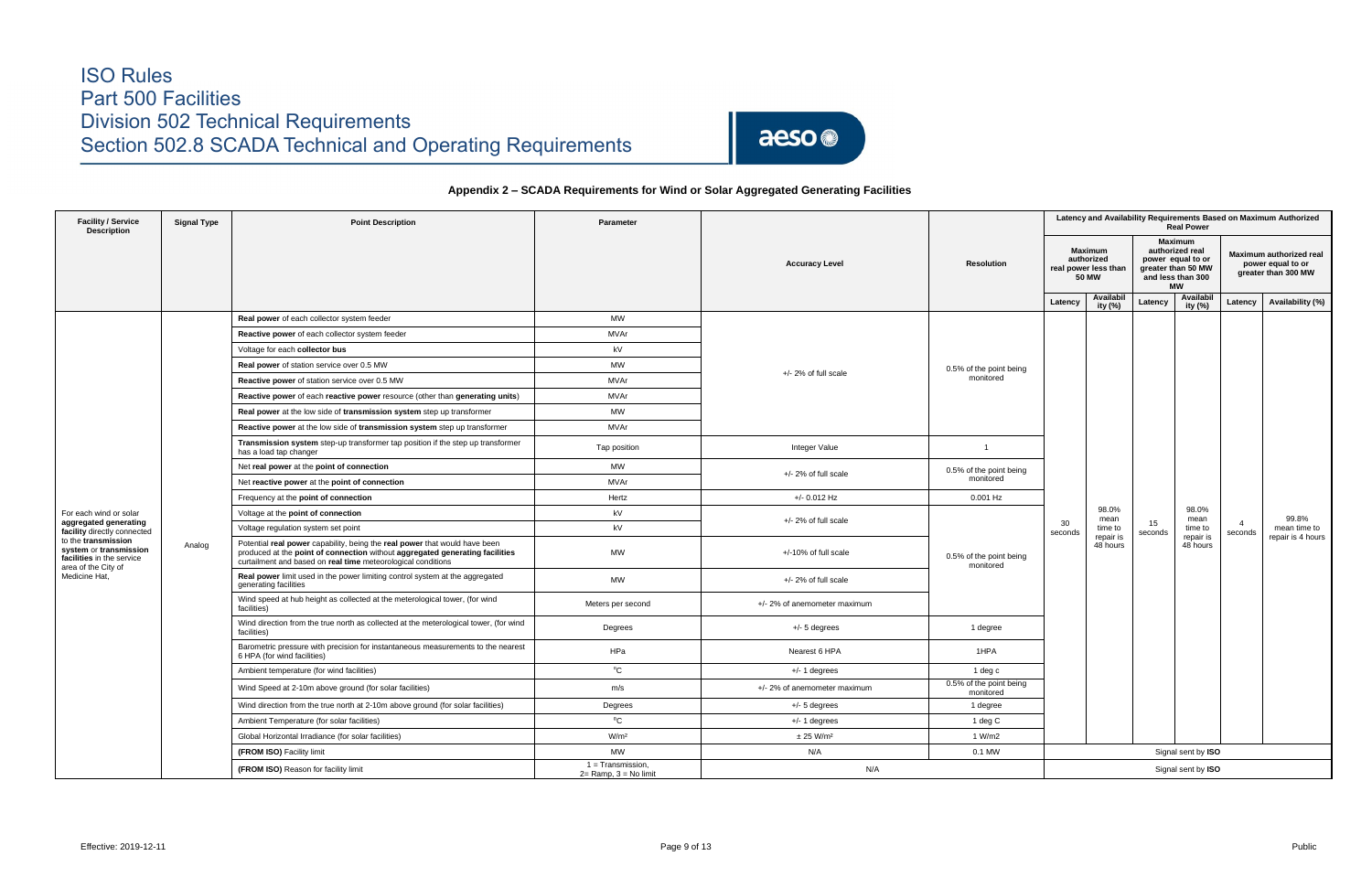aeso<sup>®</sup>

|                                                                                   |               | Communications failure alarm from remote terminal unit acting as a data<br>concentrator for one or more generating units to a transmission facility control<br>centre (if applicable)                                      | $0 = \text{Normal}$                                    | $1 =$ Alarm     |                              |                                                  |         |                                  |                                                  |                                  |  |
|-----------------------------------------------------------------------------------|---------------|----------------------------------------------------------------------------------------------------------------------------------------------------------------------------------------------------------------------------|--------------------------------------------------------|-----------------|------------------------------|--------------------------------------------------|---------|----------------------------------|--------------------------------------------------|----------------------------------|--|
|                                                                                   |               | Communications failure indication between an intelligent electronic device and any<br>remote terminal unit acting as a data concentrator                                                                                   | $0 = \text{Normal}$                                    | $1 =$ Alarm     |                              |                                                  |         |                                  |                                                  |                                  |  |
|                                                                                   |               | Each collector system feeder breaker                                                                                                                                                                                       | $0 =$ Open                                             | $1 = Closed$    |                              |                                                  |         |                                  |                                                  |                                  |  |
|                                                                                   |               | Each reactive resource feeder breaker                                                                                                                                                                                      | $0 =$ Open                                             | $1 = Closed$    |                              |                                                  |         |                                  |                                                  |                                  |  |
|                                                                                   |               | power limiting control system                                                                                                                                                                                              | $0 = \text{Off}$                                       | $1 = On$        |                              |                                                  |         | 98.0%                            |                                                  | 98.0%                            |  |
|                                                                                   |               | Voltage regulation system status                                                                                                                                                                                           | $0 =$ Manual                                           | $1 =$ Automatic |                              |                                                  | 30      | mean                             | 15                                               | mean                             |  |
|                                                                                   | <b>Status</b> | Breaker, circuit switchers, motor operated switches and other devices that can<br>remotely or automatically control the connection to the AIES; and does not include<br>manually operated air breaks.                      | $0 =$ Open                                             | $1 = Closed$    | N/A                          |                                                  | seconds | time to<br>repair is<br>48 hours | seconds                                          | time to<br>repair is<br>48 hours |  |
|                                                                                   |               | Generating unit step up transformer voltage regulator if the transmission system<br>step up transformer has a load tap changer                                                                                             | $0 =$ Manual                                           | $1 =$ Automatic |                              |                                                  |         |                                  |                                                  |                                  |  |
|                                                                                   |               | Remedial action scheme armed status, if applicable                                                                                                                                                                         | $0 = Disarmed$                                         | $1 =$ Armed     |                              |                                                  |         |                                  |                                                  |                                  |  |
|                                                                                   |               | Remedial action scheme operated status on communications failure, if applicable                                                                                                                                            | $0 = Normal$                                           | $1 =$ Alarm     |                              |                                                  |         |                                  |                                                  |                                  |  |
|                                                                                   |               | Remedial action scheme operated status on runback, if applicable                                                                                                                                                           | $0 = Normal$                                           | $1 =$ Alarm     |                              |                                                  |         |                                  |                                                  |                                  |  |
|                                                                                   |               | Remedial action scheme operated status on trip, if applicable                                                                                                                                                              | $0 = \text{Normal}$                                    | $1 =$ Alarm     |                              |                                                  |         |                                  |                                                  |                                  |  |
|                                                                                   |               | Gross real power as measured at the collector bus                                                                                                                                                                          | MW                                                     |                 |                              |                                                  |         |                                  |                                                  |                                  |  |
|                                                                                   |               | Gross reactive power as measured at the collector bus                                                                                                                                                                      | MVAr                                                   |                 | $+/- 2\%$ of full scale      | 0.5% of the point being<br>monitored             |         |                                  |                                                  |                                  |  |
|                                                                                   |               | Generating unit voltage at the collector bus                                                                                                                                                                               | kV                                                     |                 |                              |                                                  |         |                                  |                                                  |                                  |  |
|                                                                                   |               | Net real power at the point of connection                                                                                                                                                                                  | MW                                                     |                 | +/- 2% of full scale         | 0.5% of the point being<br>monitored             |         |                                  |                                                  |                                  |  |
|                                                                                   |               | Net reactive power at the point of connection                                                                                                                                                                              | MVAr                                                   |                 | +/- 2% of full scale         | 0.5% of the point being<br>monitored             |         |                                  |                                                  |                                  |  |
|                                                                                   |               | Frequency at the point of connection                                                                                                                                                                                       | Hertz                                                  |                 | $+/- 0.012$ Hz               | 0.001 Hz                                         |         |                                  |                                                  |                                  |  |
|                                                                                   |               | Potential real power capability, being the real power that would have been<br>produced at the point of connection without aggregated generating facilities<br>curtailment and based on real time meteorological conditions | MW                                                     |                 | +/-10% of full scale         | 0.5% of the point being<br>monitored             |         |                                  |                                                  |                                  |  |
| For each wind or solar                                                            |               | Real power limit used in the power limiting control system at the aggregated<br>generating facilities                                                                                                                      | MW                                                     |                 | +/- 2% of full scale         | 0.5% of the point being<br>monitored             |         |                                  |                                                  | latency is 30 second             |  |
| aggregated generating<br>facility, where the total<br>nameplate rating is greater |               | Wind speed at hub height as collected at the meterological tower, (for wind<br>facilities)                                                                                                                                 | Meters per second                                      |                 | +/- 2% of anemometer maximum | 0.5% of the point being<br>monitored             |         |                                  | availability is 98%<br>mean time to repair is 48 |                                  |  |
| than or equal to 5 MW and<br>is connected to an                                   | Analog        | Wind direction from the true north as collected at the meterological tower, (for wind<br>facilities)                                                                                                                       | Degrees                                                |                 | $+/-$ 5 degrees              | 1 degree                                         |         |                                  |                                                  |                                  |  |
| electric distribution<br>system including<br>distribution facilities in the       |               | Barometric pressure with precision for instantaneous measurements to the nearest<br>6 HPA (for wind facilities)                                                                                                            | HPa                                                    |                 | Nearest 6 HPA                | 1HPA                                             |         |                                  |                                                  |                                  |  |
| service area of the City of<br>Medicine Hat.                                      |               | Ambient temperature (for wind facilities)                                                                                                                                                                                  | $^{\circ}$ C                                           |                 | $+/- 1$ degrees              | 1 deg C                                          |         |                                  |                                                  |                                  |  |
|                                                                                   |               | Wind Speed at 2-10m above ground (for solar facilities)                                                                                                                                                                    | m/s                                                    |                 |                              | 0.5% of the point being<br>monitored             |         |                                  |                                                  |                                  |  |
|                                                                                   |               | Wind direction from the true north at 2-10m above ground (for solar facilities)                                                                                                                                            | Degrees                                                |                 | $+/-$ 5 degrees              | 1 degree                                         |         |                                  |                                                  |                                  |  |
|                                                                                   |               | Ambient Temperature (for solar facilities)                                                                                                                                                                                 |                                                        | $^0C$           | $+/- 1$ degrees              | 1 deg C                                          |         |                                  |                                                  |                                  |  |
|                                                                                   |               | Global Horizontal Irradiance (for solar facilities)                                                                                                                                                                        | W/m <sup>2</sup>                                       |                 | ± 25 W/m <sup>2</sup>        | 1 W/m2                                           |         |                                  |                                                  |                                  |  |
|                                                                                   |               | (FROM ISO) Facility limit                                                                                                                                                                                                  | MW                                                     |                 | N/A                          | 0.1 MW                                           |         |                                  |                                                  | Signal sent by ISO               |  |
|                                                                                   |               | (FROM ISO) Reason for facility limit                                                                                                                                                                                       | $1 = Transmission$ ,                                   |                 | N/A                          |                                                  |         |                                  |                                                  | Signal sent by ISO               |  |
|                                                                                   | Status        | Breaker, circuit switchers, motor operated switches and other devices that can<br>remotely or automatically control the connection to the AIES; and does not include<br>manually operated air breaks.                      | $2=$ Ramp, $3=$ No limit<br>$0 = Open$<br>$1 = Closed$ |                 | N/A                          | Latency is 30 seconds; Availability is 98%; Mean |         |                                  |                                                  |                                  |  |

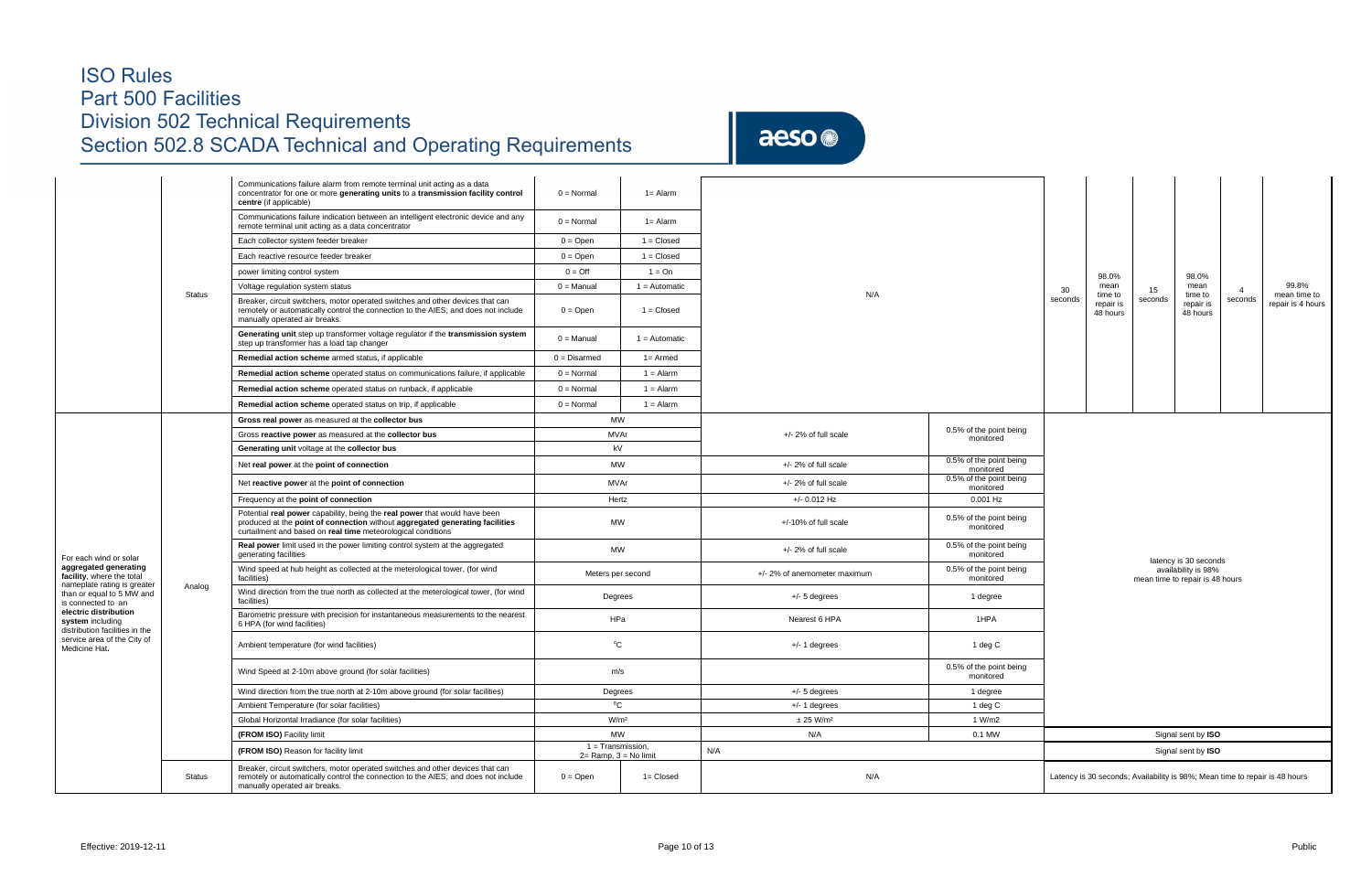

### **Appendix 3 – SCADA Requirements for Industrial Complexes and Loads**

| Facility /<br>Service<br><b>Description</b> | Signal<br>Type | <b>Point Description</b>                                                                                                                                                                           | Parameter           |                 |                           |                              | Latency and Availability Requirements Based on Maximum Authorized Real Power |                                             |                                                                                                                |                                             |                                                                                         |                              |  |  |
|---------------------------------------------|----------------|----------------------------------------------------------------------------------------------------------------------------------------------------------------------------------------------------|---------------------|-----------------|---------------------------|------------------------------|------------------------------------------------------------------------------|---------------------------------------------|----------------------------------------------------------------------------------------------------------------|---------------------------------------------|-----------------------------------------------------------------------------------------|------------------------------|--|--|
|                                             |                |                                                                                                                                                                                                    |                     |                 | Accuracy<br>Level         | <b>Resolution</b>            | <b>Maximum</b><br>authorized<br>real power less<br>than 50 MW                |                                             | <b>Maximum</b><br>authorized real<br>power equal to or<br>greater than 50 MW<br>and less than 300<br><b>MW</b> |                                             | <b>Maximum</b><br>authorized real<br>power equal to or<br>greater than 300<br><b>MW</b> |                              |  |  |
|                                             |                |                                                                                                                                                                                                    |                     |                 |                           |                              | Latency                                                                      | Availability (%)                            | Latency                                                                                                        | Availability (%)                            | Latency                                                                                 | Availability (%)             |  |  |
| For each                                    | Status         | Communications failure alarm from remote terminal unit acting as a data concentrator for one or more generating<br>units to a transmission facility control centre (if applicable)                 | $0 = \text{Norm}$   | $1 =$<br>Alarm  |                           | N/A                          | 30 seconds                                                                   | 98.0%<br>mean time to repair is<br>48 hours | 15 seconds                                                                                                     | 98.0%<br>mean time to repair is<br>48 hours | 4 seconds                                                                               | 99.8%<br>mean time to repair |  |  |
| facility                                    |                | Communications failure indication between an intelligent electronic device and any remote terminal unit acting as a<br>data concentrator                                                           | $0 = \text{Normal}$ | $1 =$<br>Alarm  |                           |                              |                                                                              |                                             |                                                                                                                |                                             |                                                                                         | is 4 hours                   |  |  |
| For each load                               |                | Real power at the point of connection                                                                                                                                                              | MW                  |                 |                           | $0.5%$ of the                |                                                                              |                                             |                                                                                                                |                                             |                                                                                         |                              |  |  |
|                                             | Analog         | Reactive power at the point of connection                                                                                                                                                          | MVAr                |                 | $+/- 2%$ of full<br>scale | point being                  |                                                                              | 98.0%                                       |                                                                                                                | 98.0%                                       |                                                                                         | 99.8%                        |  |  |
| facility or<br>industrial                   |                | Voltage at the point of connection                                                                                                                                                                 |                     | kV              |                           | monitored                    | 30 seconds                                                                   | mean time to repair is<br>48 hours          | 15 seconds                                                                                                     | mean time to repair is<br>48 hours          | 4 seconds                                                                               | mean time to repair          |  |  |
| complex                                     | <b>Status</b>  | Breaker, circuit switchers, motor operated switches and other devices that can remotely or automatically control the<br>connection to the AIES; and does not include manually operated air breaks. | $0 = \text{Open}$   | $1 =$<br>Closed |                           | N/A                          |                                                                              |                                             |                                                                                                                |                                             |                                                                                         | is 4 hours                   |  |  |
|                                             | Analog         | Total Remedial action scheme load available                                                                                                                                                        | MW                  |                 | $+/- 2\%$ of full         | $0.5%$ of the<br>point being |                                                                              |                                             |                                                                                                                |                                             |                                                                                         |                              |  |  |
| A market                                    |                | Amount of load armed                                                                                                                                                                               | MW                  |                 | scale                     | monitored                    |                                                                              |                                             |                                                                                                                |                                             |                                                                                         |                              |  |  |
| participant<br>with a                       |                | Remedial action scheme circuit breaker, circuit switcher or other controllable isolating devices                                                                                                   | $0 = Open$          | $1 =$<br>Closed |                           |                              |                                                                              |                                             |                                                                                                                |                                             |                                                                                         |                              |  |  |
| Remedial<br>action                          |                | Arming status of the Remedial action scheme                                                                                                                                                        | $0 = Disarmed$      | $1 =$<br>Armed  |                           |                              | 30 seconds                                                                   | 99.8%<br>mean time to repair is             | 15 seconds                                                                                                     | 99.8%<br>mean time to repair is             | 4 seconds                                                                               | 99.8%<br>mean time to repair |  |  |
| scheme on its<br>load facility or           | Status         | Remedial action scheme operated status on communications failure, if applicable                                                                                                                    | $0 = \text{Normal}$ | $1 =$<br>Alarm  |                           | N/A                          |                                                                              | 4 hours                                     |                                                                                                                | 4 hours                                     |                                                                                         | is 4 hours                   |  |  |
| industrial<br>complex                       |                | Remedial action scheme operated status on runback, if applicable                                                                                                                                   | $0 = \text{Normal}$ | $1 =$<br>Alarm  |                           |                              |                                                                              |                                             |                                                                                                                |                                             |                                                                                         |                              |  |  |
|                                             |                | Remedial action scheme operated status on trip, if applicable                                                                                                                                      | $0 = \text{Normal}$ | $1 =$<br>Alarm  |                           |                              |                                                                              |                                             |                                                                                                                |                                             |                                                                                         |                              |  |  |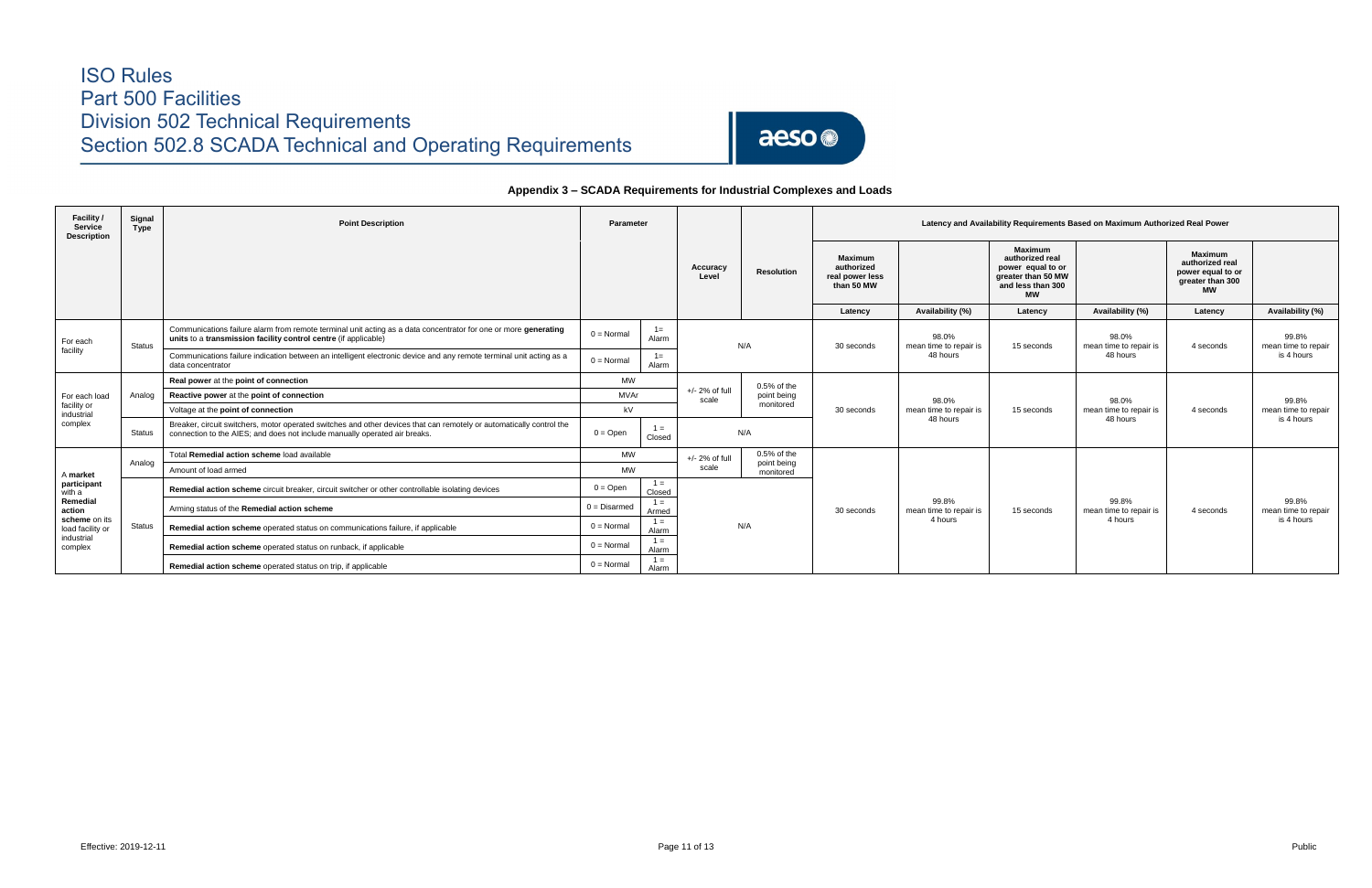

### **Appendix 4 – SCADA Requirements for Transmission Facilities**

| <b>Facility /</b><br><b>Service</b><br><b>Description</b>       | Signal<br>Type | <b>Point Description</b>                                                                                                                                                           | <b>Parameter</b>             |                    | Accuracy<br>Level         | Latency and Availability Requirements Based on Transmission Voltage<br>Any one bus operated at 60 kV or above, but less than or<br><b>Resolution</b><br>equal to 200 kV<br>Availability (%)<br>Latency<br>98.0%<br>N/A<br>30 seconds<br>mean time to repair is 48 hours<br>0.5% of the<br>point being<br>98.0%<br>monitored<br>30 seconds<br>mean time to repair is 48 hours<br>N/A<br>$0.5%$ of the<br>point being<br>monitored<br>98.0%<br>30 seconds<br>mean time to repair is 48 hours<br>$\overline{1}$<br>N/A<br>latency is 30 seconds; availability is 98%; mean time to repair is 48 hours<br>$0.5%$ of the<br>point being<br>latency is 15 seconds; availability is 98%; mean time to repair is 48 hours<br>monitored<br>latency is 15 seconds; availability is 98%; mean time to repair is 48 hours<br>latency is 30 seconds; availability is 98%; mean time to repair is 48 hours<br>latency is 15 seconds; availability is 98%; mean time to repair is 48 hours<br>N/A<br>latency is 15 seconds; availability is 98%; mean time to repair is 48 hours<br>99.8%<br>N/A<br>30 Seconds<br>mean time to repair is 4 hours<br>$0.5%$ of the<br>point being<br>monitored<br>98%<br>30 seconds<br>mean time to repair is 48 hours<br>N/A<br>$0.5%$ of the<br>point being<br>monitored<br>N/A<br>N/A |  | Any one bus operated above 200 kV              |                                          |  |
|-----------------------------------------------------------------|----------------|------------------------------------------------------------------------------------------------------------------------------------------------------------------------------------|------------------------------|--------------------|---------------------------|----------------------------------------------------------------------------------------------------------------------------------------------------------------------------------------------------------------------------------------------------------------------------------------------------------------------------------------------------------------------------------------------------------------------------------------------------------------------------------------------------------------------------------------------------------------------------------------------------------------------------------------------------------------------------------------------------------------------------------------------------------------------------------------------------------------------------------------------------------------------------------------------------------------------------------------------------------------------------------------------------------------------------------------------------------------------------------------------------------------------------------------------------------------------------------------------------------------------------------------------------------------------------------------------------------|--|------------------------------------------------|------------------------------------------|--|
|                                                                 |                |                                                                                                                                                                                    |                              |                    |                           |                                                                                                                                                                                                                                                                                                                                                                                                                                                                                                                                                                                                                                                                                                                                                                                                                                                                                                                                                                                                                                                                                                                                                                                                                                                                                                          |  | Latency                                        | Availability (%)                         |  |
| For each                                                        | <b>Status</b>  | Communications failure alarm from remote terminal unit acting as a data concentrator for one or more generating<br>units to a transmission facility control centre (if applicable) | $0 = \text{Normal}$          | $1 =$ Alarm        |                           |                                                                                                                                                                                                                                                                                                                                                                                                                                                                                                                                                                                                                                                                                                                                                                                                                                                                                                                                                                                                                                                                                                                                                                                                                                                                                                          |  | 15 seconds                                     | 98.0%                                    |  |
| substation                                                      |                | Communications failure indication between an intelligent electronic device and each remote terminal unit acting as a<br>data concentrator                                          | $0 = Normal$                 | $1 =$ Alarm        |                           |                                                                                                                                                                                                                                                                                                                                                                                                                                                                                                                                                                                                                                                                                                                                                                                                                                                                                                                                                                                                                                                                                                                                                                                                                                                                                                          |  |                                                | mean time to repair is 48 hours          |  |
| Bus                                                             | Analog         | Bus voltage line-to-line. Ring or split busses require a minimum of two voltage sources                                                                                            | kV                           |                    | $+/- 2%$ of full<br>scale |                                                                                                                                                                                                                                                                                                                                                                                                                                                                                                                                                                                                                                                                                                                                                                                                                                                                                                                                                                                                                                                                                                                                                                                                                                                                                                          |  | 15 seconds                                     | 98.0%                                    |  |
|                                                                 | <b>Status</b>  | Breakers, circuit switchers, motor operated switches, or other remotely or automatically controllable isolating device<br>status                                                   | $0 =$ Open                   | $1 =$<br>Closed    |                           |                                                                                                                                                                                                                                                                                                                                                                                                                                                                                                                                                                                                                                                                                                                                                                                                                                                                                                                                                                                                                                                                                                                                                                                                                                                                                                          |  |                                                | mean time to repair is 48 hours          |  |
|                                                                 |                | Real power as measured on the high side terminal of the transformer                                                                                                                | <b>MW</b>                    |                    |                           |                                                                                                                                                                                                                                                                                                                                                                                                                                                                                                                                                                                                                                                                                                                                                                                                                                                                                                                                                                                                                                                                                                                                                                                                                                                                                                          |  |                                                |                                          |  |
| Transformer                                                     | Analog         | <b>Reactive power</b> as measured on the high side terminal of the transformer                                                                                                     |                              | MVAr               | +/- 2% of full<br>scale   |                                                                                                                                                                                                                                                                                                                                                                                                                                                                                                                                                                                                                                                                                                                                                                                                                                                                                                                                                                                                                                                                                                                                                                                                                                                                                                          |  |                                                |                                          |  |
| winding<br>greater than                                         |                | Transformer voltage regulation setpoint if the transformer has a load tap changer                                                                                                  | kV                           |                    |                           |                                                                                                                                                                                                                                                                                                                                                                                                                                                                                                                                                                                                                                                                                                                                                                                                                                                                                                                                                                                                                                                                                                                                                                                                                                                                                                          |  | 15 seconds                                     | 98.0%<br>mean time to repair is 48 hours |  |
| 60 kV                                                           |                | Transformer tap position if the step up transformer has a load tap changer                                                                                                         | Tap position                 |                    | Integer Value             |                                                                                                                                                                                                                                                                                                                                                                                                                                                                                                                                                                                                                                                                                                                                                                                                                                                                                                                                                                                                                                                                                                                                                                                                                                                                                                          |  |                                                |                                          |  |
|                                                                 | Status         | Load tap changer                                                                                                                                                                   | $0 =$ Manual                 | $1 =$<br>Automatic |                           |                                                                                                                                                                                                                                                                                                                                                                                                                                                                                                                                                                                                                                                                                                                                                                                                                                                                                                                                                                                                                                                                                                                                                                                                                                                                                                          |  |                                                |                                          |  |
|                                                                 |                | Reactive power of switchable reactive power resource - capacitor bank (positive polarity) or reactor (negative<br>polarity)                                                        | MVAR                         |                    | $+/- 2%$ of full          |                                                                                                                                                                                                                                                                                                                                                                                                                                                                                                                                                                                                                                                                                                                                                                                                                                                                                                                                                                                                                                                                                                                                                                                                                                                                                                          |  |                                                |                                          |  |
|                                                                 | Analog         | Reactive power of dynamic reactive power resource - SVC, synchronous condenser, or other similar device                                                                            |                              |                    | scale                     |                                                                                                                                                                                                                                                                                                                                                                                                                                                                                                                                                                                                                                                                                                                                                                                                                                                                                                                                                                                                                                                                                                                                                                                                                                                                                                          |  |                                                |                                          |  |
| Reactive                                                        |                | Voltage setpoint of dynamic reactive power resource - SVC, synchronous condenser, or other similar device                                                                          |                              | kV                 |                           |                                                                                                                                                                                                                                                                                                                                                                                                                                                                                                                                                                                                                                                                                                                                                                                                                                                                                                                                                                                                                                                                                                                                                                                                                                                                                                          |  |                                                |                                          |  |
| Resources                                                       |                | Reactive power resource control device - capacitor bank or reactor                                                                                                                 | $0 = \text{Off}$             | $1 = On$           |                           |                                                                                                                                                                                                                                                                                                                                                                                                                                                                                                                                                                                                                                                                                                                                                                                                                                                                                                                                                                                                                                                                                                                                                                                                                                                                                                          |  |                                                |                                          |  |
|                                                                 | <b>Status</b>  | Reactive power resource control device - SVC, synchronous condenser, or other similar device                                                                                       | $1 = On$<br>$0 = \text{Off}$ |                    |                           |                                                                                                                                                                                                                                                                                                                                                                                                                                                                                                                                                                                                                                                                                                                                                                                                                                                                                                                                                                                                                                                                                                                                                                                                                                                                                                          |  |                                                |                                          |  |
|                                                                 |                | Automatic voltage regulation status for dynamic reactive power resource - SVC, synchronous condenser, or other<br>similar device                                                   | $0 = \text{Off}$             | $1 = On$           |                           |                                                                                                                                                                                                                                                                                                                                                                                                                                                                                                                                                                                                                                                                                                                                                                                                                                                                                                                                                                                                                                                                                                                                                                                                                                                                                                          |  |                                                |                                          |  |
|                                                                 |                | Remedial action scheme circuit breaker, circuit switcher or other controllable isolating devices                                                                                   | $0 = Open$                   | $1 =$<br>Closed    |                           |                                                                                                                                                                                                                                                                                                                                                                                                                                                                                                                                                                                                                                                                                                                                                                                                                                                                                                                                                                                                                                                                                                                                                                                                                                                                                                          |  |                                                |                                          |  |
| Remedial<br>Action                                              | Status         | Remedial action scheme armed status, if applicable                                                                                                                                 | $0 =$<br>Disarmed            | $1 =$ Armed        |                           |                                                                                                                                                                                                                                                                                                                                                                                                                                                                                                                                                                                                                                                                                                                                                                                                                                                                                                                                                                                                                                                                                                                                                                                                                                                                                                          |  | latency is 15 seconds<br>availability is 99.8% |                                          |  |
| <b>Scheme</b>                                                   |                | Remedial action scheme operated status on communications failure, if applicable                                                                                                    | $0 = \text{Norm}$            | $1 =$ Alarm        |                           |                                                                                                                                                                                                                                                                                                                                                                                                                                                                                                                                                                                                                                                                                                                                                                                                                                                                                                                                                                                                                                                                                                                                                                                                                                                                                                          |  |                                                | mean time to repair is 4 hours           |  |
|                                                                 |                | Remedial action scheme operated on equipment overload, if applicable                                                                                                               | $0 = \text{Normal}$          | $1 =$ Alarm        |                           |                                                                                                                                                                                                                                                                                                                                                                                                                                                                                                                                                                                                                                                                                                                                                                                                                                                                                                                                                                                                                                                                                                                                                                                                                                                                                                          |  |                                                |                                          |  |
|                                                                 |                | Remedial action scheme operated status on trip, if applicable                                                                                                                      | $0 = Normal$                 | $1 =$ Alarm        |                           |                                                                                                                                                                                                                                                                                                                                                                                                                                                                                                                                                                                                                                                                                                                                                                                                                                                                                                                                                                                                                                                                                                                                                                                                                                                                                                          |  |                                                |                                          |  |
| Transmission<br>line where                                      | Analog         | <b>Real power</b>                                                                                                                                                                  | <b>MW</b>                    |                    | $+/- 2%$ of full          |                                                                                                                                                                                                                                                                                                                                                                                                                                                                                                                                                                                                                                                                                                                                                                                                                                                                                                                                                                                                                                                                                                                                                                                                                                                                                                          |  |                                                |                                          |  |
| the nominal<br>voltage is                                       |                | <b>Reactive power</b>                                                                                                                                                              |                              | MVAr               | scale                     |                                                                                                                                                                                                                                                                                                                                                                                                                                                                                                                                                                                                                                                                                                                                                                                                                                                                                                                                                                                                                                                                                                                                                                                                                                                                                                          |  |                                                |                                          |  |
| greater than<br>or equal to<br>60 kV and<br>less than 200<br>kV | Status         | Breakers, circuit switchers, motor operated switches, or other remotely or automatically controllable isolating device<br>status                                                   | $0 = Open$                   | $1 =$<br>Closed    |                           |                                                                                                                                                                                                                                                                                                                                                                                                                                                                                                                                                                                                                                                                                                                                                                                                                                                                                                                                                                                                                                                                                                                                                                                                                                                                                                          |  | N/A                                            |                                          |  |
| Transmission                                                    |                | <b>Real power</b>                                                                                                                                                                  | MW                           |                    |                           |                                                                                                                                                                                                                                                                                                                                                                                                                                                                                                                                                                                                                                                                                                                                                                                                                                                                                                                                                                                                                                                                                                                                                                                                                                                                                                          |  |                                                |                                          |  |
| line where                                                      | Analog         | <b>Reactive power</b>                                                                                                                                                              |                              | MVAr               | +/- 2% of full<br>scale   |                                                                                                                                                                                                                                                                                                                                                                                                                                                                                                                                                                                                                                                                                                                                                                                                                                                                                                                                                                                                                                                                                                                                                                                                                                                                                                          |  |                                                |                                          |  |
| the nominal<br>voltage is                                       |                | Line side voltage                                                                                                                                                                  | kV                           |                    |                           |                                                                                                                                                                                                                                                                                                                                                                                                                                                                                                                                                                                                                                                                                                                                                                                                                                                                                                                                                                                                                                                                                                                                                                                                                                                                                                          |  | 15 seconds                                     | 98%<br>mean time to repair is            |  |
| equal to or<br>greater than<br>200 kV                           | Status         | Breakers, circuit switchers, motor operated switches, or other remotely or automatically controllable isolating device<br>status                                                   | $0 = \text{Open}$            | $1 =$<br>Closed    |                           |                                                                                                                                                                                                                                                                                                                                                                                                                                                                                                                                                                                                                                                                                                                                                                                                                                                                                                                                                                                                                                                                                                                                                                                                                                                                                                          |  |                                                | 48 hours                                 |  |